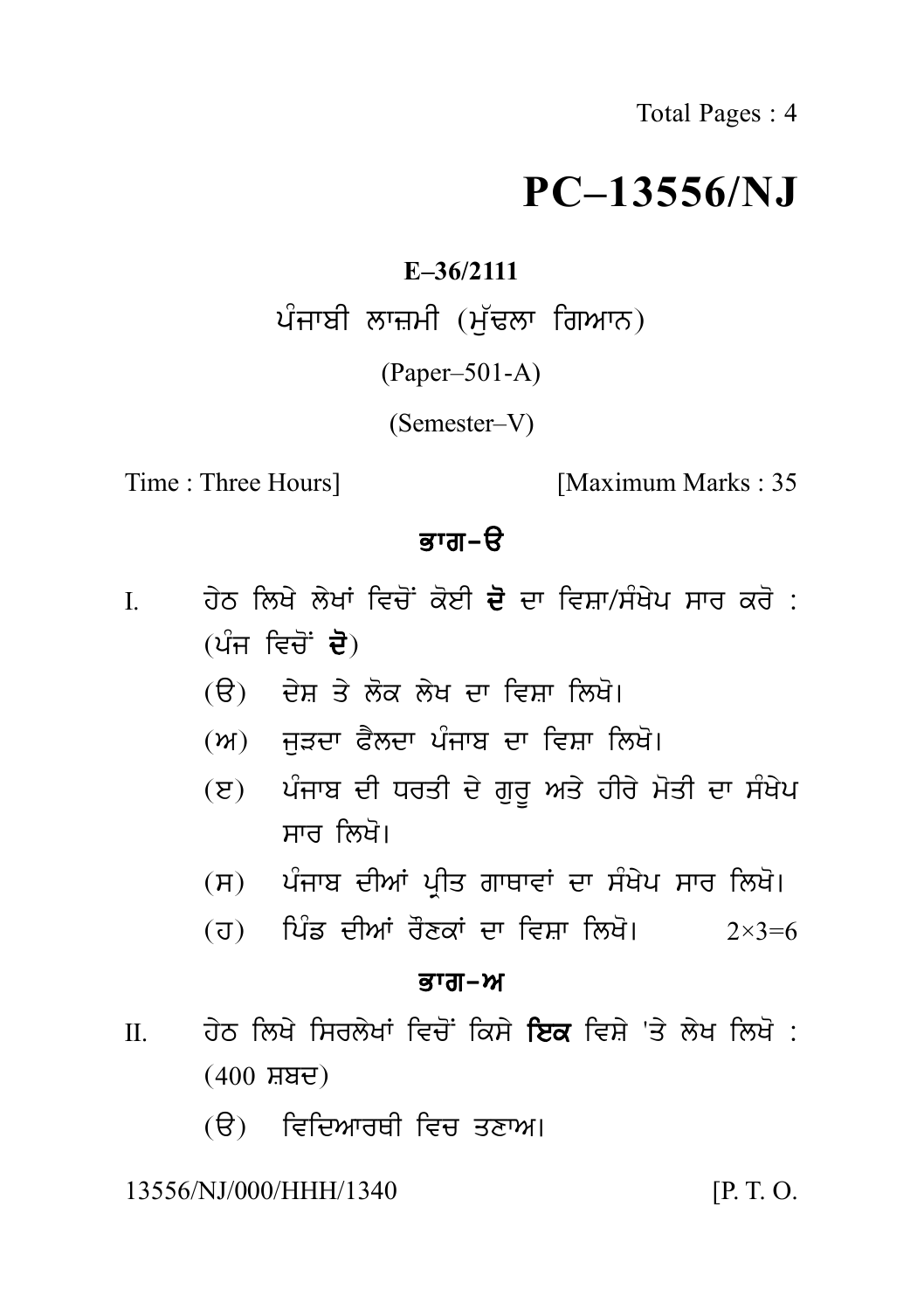- (ਅ) ਪਰਵਾਸੀ ਜਾਣ ਦਾ ਰਝਾਨ।
- (ੲ) ਗਰੀਬੀ ਦੀ ਸਮੱਸਿਆ।  $\overline{4}$
- ਹੇਠ ਲਿਖੇ ਮਹਾਵਰਿਆਂ ਵਿਚੋਂ ਕੋਈ **ਦਸ** ਮਹਾਵਰਿਆਂ ਦੇ ਅਰਥ  $III$ ਦੱਸ ਕੇ ਵਾਕਾਂ ਵਿਚ ਵਰਤੋਂ ਕਰੋ : (15 ਵਿਚੋਂ **ਦਸ**)
	- ੳਸਤਾਦੀ ਕਰਨੀ।  $\mathbf{1}$
	- 2. ਓਂਗਲ ਕਰਨੀ।
	- 3. ਓੱਘ ਸੱਘ ਮਿਲਣਾ।
	- 4. ਅਕਲ ਦਾ ਅੰਨਾ ਹੋਣਾ।
	- ਼ ਅੱਖਾਂ ਵਿਚ ਰੜਕਨਾ।
	- 6 ਅੱਖਾਂ ਫ਼ੇਰ ਲੈਣਾ।
	- $7 \quad$  ਦਿਨ ਰਾਤ ਇਕ ਕਰਨਾ।
	- 8. ਦਖੜਾ ਰੋਣਾ।
	- 9 ਨੱਕ ਤੇ ਮੱਖੀ ਬੈਨਣੀ।
	- 10 ਨੱਕ ਵੱਡਣਾ।
	- 11. ਪੱਕੇ ਪੈਰੀਂ ਹੋਣਾ।
	- 12 ਪਾਪਤ ਵੇਲਣੇ।
	- 13 ਸਹਿਮ ਜਾਣਾ।
	- 14 ਹੱਥ ਅੱਡਣੇ।
	- 15 ਹੱਥ ਪੈਰ ਮਾਰਨੇ।  $10 \times 1 = 10$

13556/NJ/000/HHH/1340  $\mathcal{D}$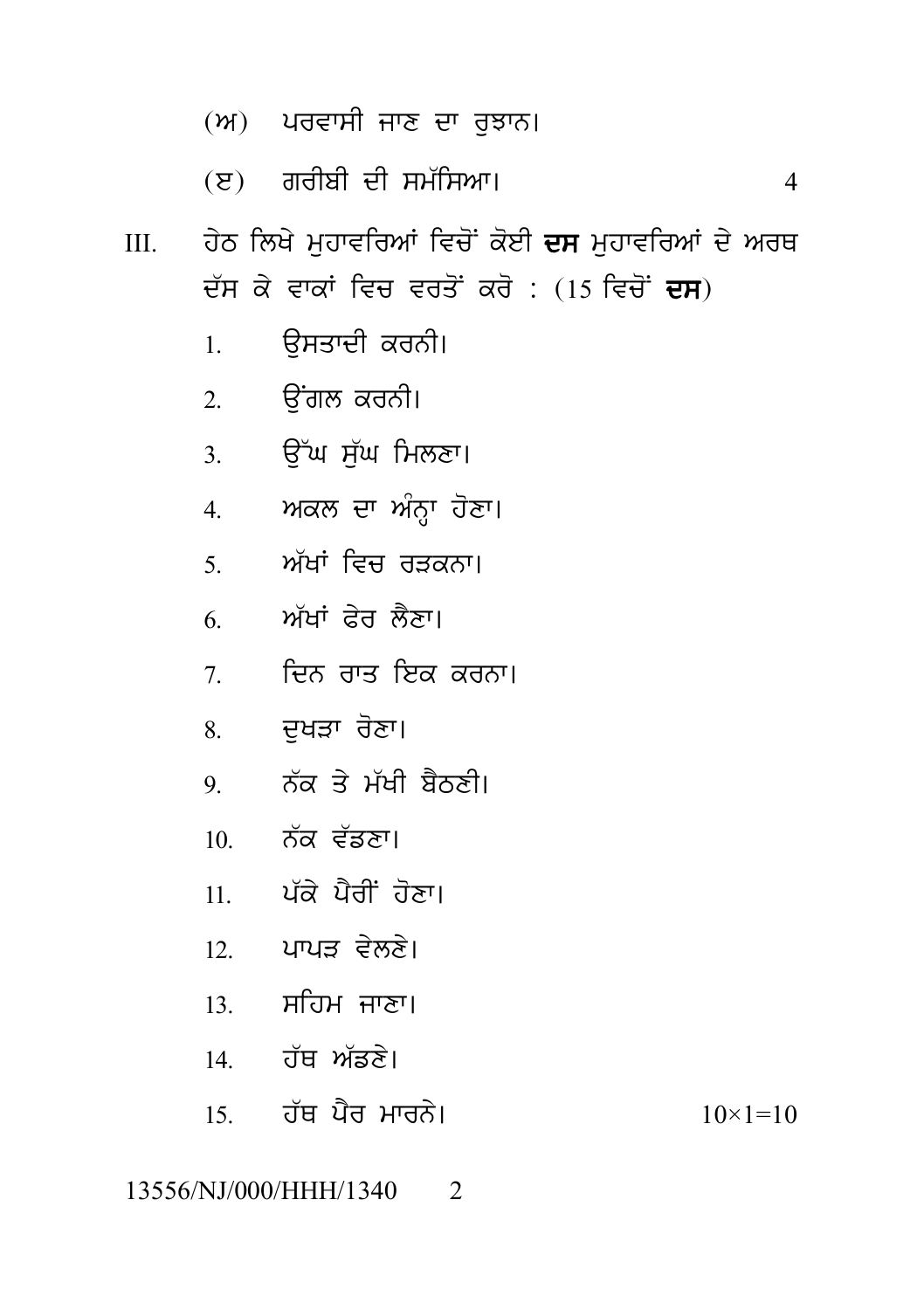- ਪਾਠ-ਪਸਤਕ ਦੇ ਅਧਾਰ ਤੇ ਸੰਖੇਪ ਉੱਤਰਾਂ ਵਾਲੇ ਪਸ਼ਨਾਂ ਦੇ  $\mathbf{I}$ <u> ਬਿੱਤਰ ਦਿਓ :</u>
	- ਦੇਸ਼ ਦੇ ਲੋਕ ਵਿਚ ਮੱਖ ਗੱਲ ਕੀ ਹੈ?  $\mathbf{1}$
	- ਦੇਸ਼ ਦੇ ਲੋਕ ਵਿਚ ਪੰਜਾਬ ਦੇ ਵਰਤਮਾਨ ਦੀ ਕੀ ਗੱਲ  $\mathcal{L}$ ਕੀਤੀ ਜੈ?
	- ਦੇਸ਼ ਦੇ ਲੋਕ ਲੇਖਕ ਅਨਸਾਰ ਪੰਜਾਬ ਦੇ ਪਰਾਤਨ ਗੰਥਾਂ  $\mathcal{E}$ ਦਾ ਨਾਂ ਲਿਖੋ।
	- ਜੜਦਾ ਫੈਲਦਾ ਪੰਜਾਬ ਲੇਖ ਅਨਸਾਰ ਪੰਜਾਬ ਦੇ ਹੁਣ ਤੱਕ  $\overline{4}$ ਪਚਲਤ ਨਾਂਵਾਂ ਬਾਰੇ ਜਾਣਕਰੀ ਦਿਓ।
	- 'ਦਨੀਆਂ ਵਿਚ ਅਣਗਿਣਤ ਪੰਜਾਬ ਹਨ' ਇਸ ਵਾਕ ਤੋਂ 5. ਲੇਖਕ ਦਾ ਕੀ ਕਾਵ ਹੈ?
	- ਪੰਜਾਬ ਵਿਚ ਬੋਲੀਆਂ ਜਾਂਦੀਆਂ ੳਪ–ਭਾਸ਼ਾਵਾਂ ਦੇ ਨਾਂ 6 ਲਿਖੋ।
	- ਗਰ ਨਾਨਕ ਦੇਵ ਜੀ ਦਾ ਜਨਮ ਕਿੱਥੇ ਹੋਇਆ?  $\tau$
	- ਗਰ ਨਾਨਕ ਦੇਵ ਜੀ ਨੇ ਕਿੰਨੀਆਂ ਯਾਤਰਾਵਾਂ ਕੀਤੀਆਂ?  $\mathbf{R}$
	- ਗੁਰੂ ਗੋਬਿੰਦ ਸਿੰਘ ਜੀ ਨੇ ਖਾਲਸਾ ਪੰਥ ਦੀ ਸਾਜਨਾ ਕਦੋਂ 9. ਕੀਤੀ?
	- ਪਿੰਡ ਵਿਚ ਬਰਸਾਤ ਦੇ ਮੌਸਮ ਦਾ ਕਿਹੋ ਜਿਹਾ ਨਜ਼ਾਰਾ  $10<sup>1</sup>$ ਹੰਦਾ ਹੈ?
	- ਪੋਹ ਦੇ ਮਹੀਨੇ ਦਾ ਪਿੰਡ ਦੇ ਲੋਕਾਂ 'ਤੇ ਕੀ ਅਸਰ ਹੰਦਾ  $11<sup>1</sup>$ ਹੈ?

13556/NJ/000/HHH/1340  $\mathbf{3}$   $[P, T, O]$